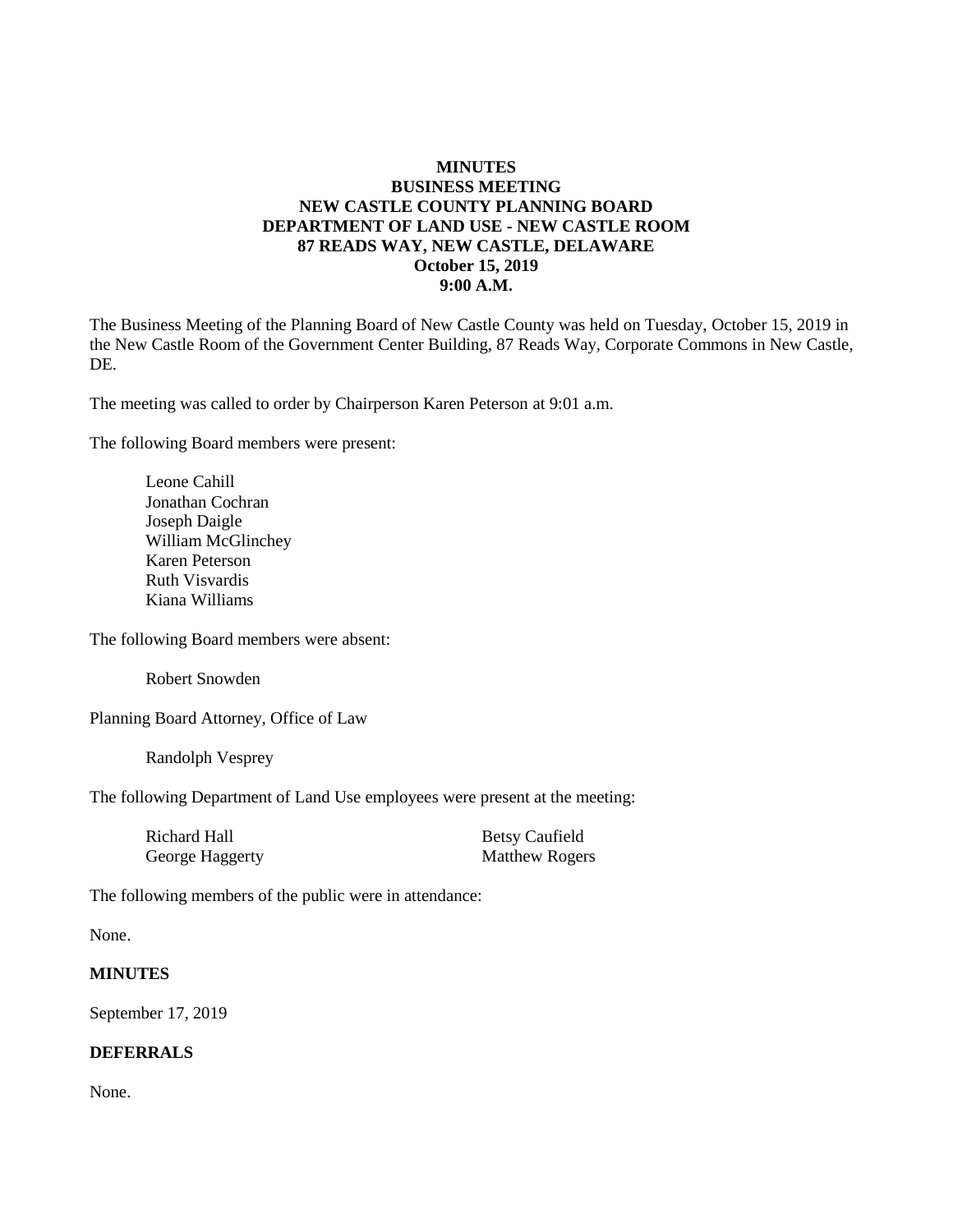#### **BUSINESS**

**App. 2018-0674-S/Z**, North side of Pulaski Highway, 2800 feet west of Glasgow Avenue. Exploratory Major Land Development Plan, Rezoning and PLUS Review for **LaGrange** proposes to rezone 10.27 acres, parcels 11-026-10.202 and 11-026-20.002 from S (Suburban) and H (Historic Overlay) to CR (Commercial Retail) and H to extinguish parcel created for future pump station construction and cross access easement and construct a 43,980 S.F. retail and office space with associated improvements. **Ord. 19-077 will rezone 10.27 acres from S and H to CR and H and amend the 2012 Comprehensive Development Plan consistent therewith.** S and H Zoning to CR and H. CD 11. Pencader Hundred.

At its business meeting held on October 15, 2019, the Planning Board considered the recommendation offered by the Department of Land Use. On a motion by Ms. Williams, seconded by Ms. Cahill, the Board voted to recommend **CONDITIONAL APPROVAL** of Ordinance 19- 077 (App. 2018-0674-S/Z) subject to the conditions made by the Department of Land Use. The motion was adopted by a vote of 6-0-1-1 (Yes: *Cahill, Daigle, McGlinchey, Peterson, Visvardis, Williams*; No: *none;* Abstain: *Cochran;* Absent: *Snowden*) with the following conditions:

1. Development must be consistent with the La Grange Center Design Guidelines as approved by the Historic Review Board at its August 6, 2019 Business Meeting. These guidelines include required building materials and finishes and building design (massing and articulations).

The Planning Board had no questions prior to the vote.

#### **REPORT OF COMMITTEES**

None.

## **REPORT OF GENERAL MANAGER**

Richard Hall, General Manager, gave on overview of the planning process for the Southern New Castle County Master Plan. The presentation also served to contextualize an application that will be heard by the Board at the November public hearing: a draft ordinance regulating all subdivisions of five (5) lots or more to be on Public Sewer (App. 20190538). Prior to the presentation, there was a brief discussion in which the Department clarified that all the information presented today had previously been made public. In response to a question raised by Ms. Peterson regarding FOIA, Mr. Vesprey, Planning Board attorney, advised the board not to make specific comments or questions about the ordinance and limit discussion to the master plan study.

Mr. Hall's presentation focused on the regulatory change and development trends that led to the proliferation of subdivisions on septic in the last decade. The presentation included maps showing where growth has occurred in the study area, in addition to where development is coming and where sewer is approved.

Ms. Visvardis asked for the link to today's presentation to be circulated. Ms. Peterson, Ms. Cahill, and Mr. McGlinchey had questions about the sewer extension as currently planned; zoning history, groundwater resources, and existing sewer infrastructure in the study area; and the lifespan of this type of septic system. In his response, Mr. Hall stressed that the cumulative effect of septic systems on groundwater pollution is virtually impossible to trace back to individual lots, underscoring the need for the County to act now by directing growth to those areas with sewer connections.